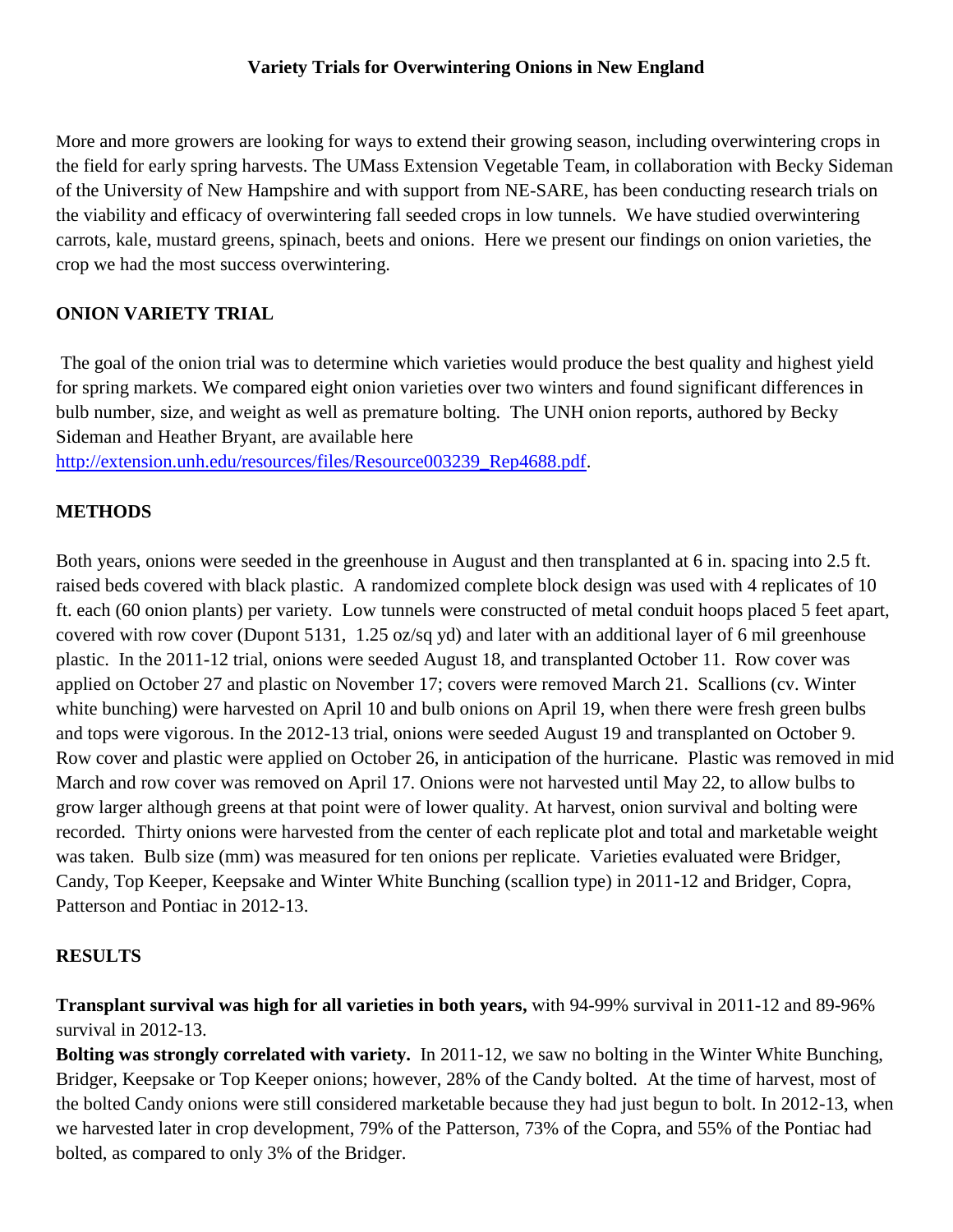**Most of the onions harvested were marketable**, with only a few showing animal damage or appearing dramatically undersized. This was true for all varieties. In 2011-12, we did see minor thrips damage on the leaves. With the mild winter, thrips appeared able to overwinter inside the low tunnels. While thrips were not a problem in the colder 2012-13 season, three out of the four varieties bolted before bulbs sized up in that year. **Significant differences in yield were found between varieties.** In 2011-12, Keepsake and Top Keeper produced the largest bulb sizes and highest marketable weights. In 2012-13, Bridger was the clear winner, with significantly higher bulb diameter and marketable weight than the other varieties.



Figure 1. Marketable weight of onions at harvest in 2011-12 trials.



Figure 2. Marketable weight of onions at harvest in 2012-13 trial. Note that in the second year, greens were removed to calculate marketable weight due to bolting, but that onions had an additional month to grow.



Figure 3. Average bulb size (mm) for 10 onions per replicate for 2011-12 trial.